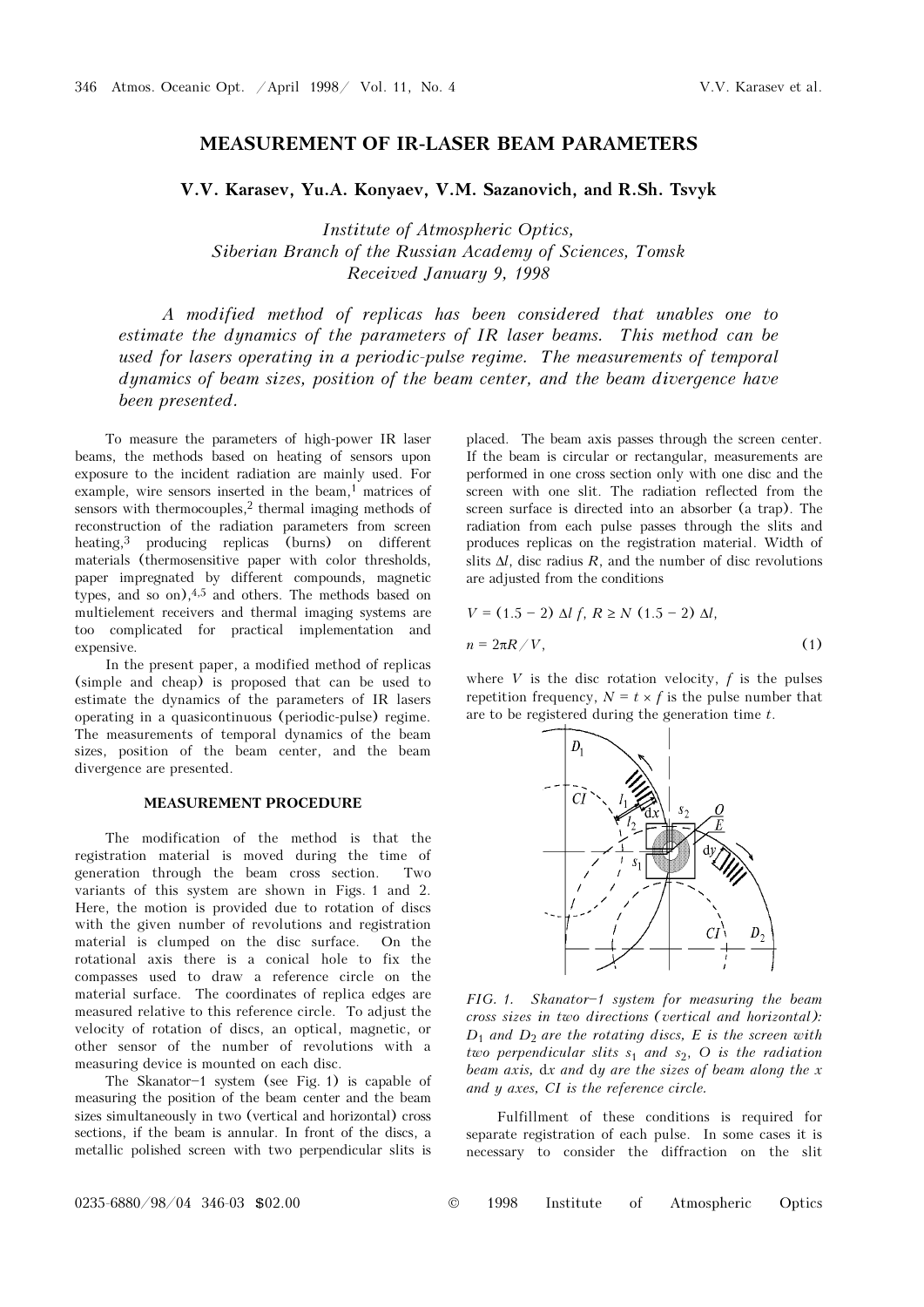resulting in the increase of the replica width behind the slit by  $\Delta l_d = \Delta l + 2.44\lambda L/\Delta l$ , where L is the distance from the slit to the disc surface.

From narrow laser beams the direct registration is possible of each pulse without the screen.



 $FIG. 2.$  Skanator-2 system for measuring the divergence and displacement of the laser beam by the method of two cross sections:  $D_1$  and  $D_2$  are the rotating discs,  $M_1$  and  $M_2$  are the mirrors forming the slit, L is the distance between the discs,  $d_1$  and  $d_2$  are the beam sizes, O is the beam axis.

In Fig. 2 the Skanator-2 system is shown for measuring the divergence and displacement of the laser beam by the method of two cross sections. The first disc represents a modulator and the second disc is solid. Some pulses of radiation that passed through the slit formed by two metallic mirrors (screens) produce the replicas of each pulse on the first or second disc. The modulator blade width is equal to the gap between the blades and must be several times larger than the slit width. The disc rotation velocity is adjusted so that during the time of blade or gap passage, several radiation pulses can pass. This is required for temporal averaging over this number of pulses.

In data processing, the upper and bottom edges of each replica were labeled at a selected level (visually at a calibration level) and radial distances were measured to the reference circle  $l1_i$  and  $l2_i$  on each disc. After that the sizes  $dx_i$  and  $dy_i$  and the center coordinates  $x_i$ and  $y_i$  were calculated for each pulse (*i* is the serial pulse number) and the displacements of the beam center  $\Delta x_i$  and  $\Delta y_i$  from its average position  $x_{av}$  and  $y_{av}$ were calculated by the formulas

$$
d_i = 12_i - 11_i, \quad x_i = (11_i + 12_i) / 2,
$$
  

$$
\Delta x = x_i - x_{av}, \quad \Delta y = y_i - y_{av}.
$$
 (2)

Testing with a stable  $CO<sub>2</sub>$  laser has shown that the rms measurement error  $\sigma(d) = 0.23$  mm and  $\sigma(x_i) = 0.25$  mm for the average values  $d_{av} = 61.4$  mm and  $x_{\text{av}} = 89.2$  mm relative to the reference circle.

In the second modification, the total beam divergence  $\Theta$ , the wavefront curvature radius  $F$ , and the displacement of beam propagation direction Δl through the slit, for example, due to thermal selfaction are estimated from the formulas

$$
\Theta = \frac{d_1 - d_2}{L}, \ F = \frac{L \ d_2}{d_2 - d_1}, \ \Delta l = y_2 - y_1,\tag{3}
$$

where  $d_1$ ,  $d_2$ ,  $y_1$ , and  $y_2$  are the values averaged over the pulses registered on one blade or in one gap between the blades, and  $L$  is the distance between the discs.

#### MEASUREMENT RESULTS

The measurements were carried out under calm conditions on the path between the  $CO<sub>2</sub>$  laser and the optical system. The intensity distribution over the beam cross section was nearly uniform. The regime of generation was quasicontinuous (periodic-pulse).

In Fig. 3 the example is shown of measured beam sizes in the beam cross sections along the  $x$  and  $y$  axes. On the vertical axis, the beam sizes  $dx$  and  $dy$  are plotted normalized on the average sizes  $dx_{av}$  and  $dy_{av}$ . On the horizontal axis the serial number of pulse  $N_i$  is plotted normalized on the pulse number N.



FIG. 3. Beam sizes in two cross sections normalized on their average values.

In Fig. 4 the displacements of the beam center  $\Delta x$ and  $\Delta y$  along the x and y axes are shown about the average position of the beam center.



FIG. 4. Displacements of the beam center  $\Delta x$  and  $\Delta y$ about its average position.

From the measurements a number of characteristic features of the examined laser operation follow. The